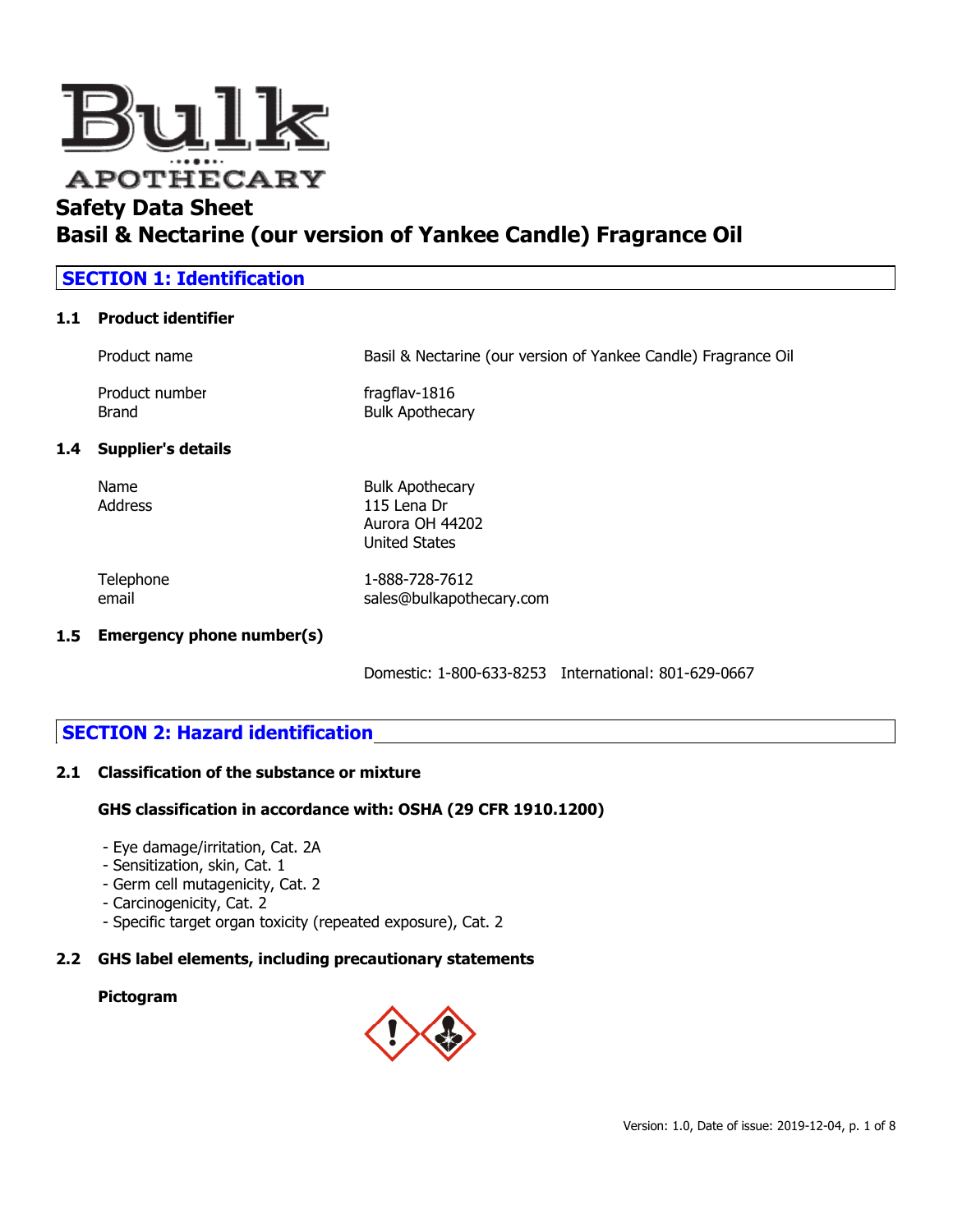| <b>Signal word</b>         | <b>Warning</b>                                                                                                                     |
|----------------------------|------------------------------------------------------------------------------------------------------------------------------------|
| Hazard statement(s)        |                                                                                                                                    |
| H317                       | May cause an allergic skin reaction                                                                                                |
| H319                       | Causes serious eye irritation                                                                                                      |
| H341                       | Suspected of causing genetic defects [route]                                                                                       |
| H351                       | Suspected of causing cancer [route]                                                                                                |
| H373                       | May cause damage to organs [organs] through prolonged or repeated<br>exposure [route]                                              |
| Precautionary statement(s) |                                                                                                                                    |
| P201                       | Obtain special instructions before use.                                                                                            |
| P <sub>202</sub>           | Do not handle until all safety precautions have been read and understood.                                                          |
| P260                       | Do not breathe dust/fume/gas/mist/vapors/spray.                                                                                    |
| P <sub>261</sub>           | Avoid breathing dust/fume/gas/mist/vapors/spray.                                                                                   |
| P264                       | Wash  thoroughly after handling.                                                                                                   |
| P272                       | Contaminated work clothing must not be allowed out of the workplace.                                                               |
| P280                       | Wear protective gloves/protective clothing/eye protection/face protection.                                                         |
| P302+P352                  | IF ON SKIN: Wash with plenty of water/                                                                                             |
| P305+P351+P338             | IF IN EYES: Rinse cautiously with water for several minutes. Remove<br>contact lenses if present and easy to do. Continue rinsing. |
| P308+P313                  | IF exposed or concerned: Get medical advice/attention.                                                                             |
| P314                       | Get medical advice/attention if you feel unwell.                                                                                   |
| P321                       | Specific treatment (see  on this label).                                                                                           |
| P333+P313                  | If skin irritation or rash occurs: Get medical advice/attention.                                                                   |
| P337+P313                  | If eye irritation persists: Get medical advice/attention.                                                                          |
| P363                       | Wash contaminated clothing before reuse.                                                                                           |
| P405                       | Store locked up.                                                                                                                   |
| P501                       | Dispose of contents/container to                                                                                                   |

# **SECTION 3: Composition/information on ingredients**

## **3.2 Mixtures**

## **Hazardous components**

# **1. BENZYL BENZOATE**

| Concentration | 5 - 10 % (weight) |
|---------------|-------------------|
| EC no.        | 204-402-9         |
| CAS no.       | 120-51-4          |
| Index no.     | 607-085-00-9      |

- Acute toxicity, oral, Cat. 4

- Hazardous to the aquatic environment, long-term (chronic), Cat. 2

| H <sub>302</sub> | Harmful if swallowed                            |
|------------------|-------------------------------------------------|
| H411             | Toxic to aquatic life with long lasting effects |

## **2. Benzyl salicylate**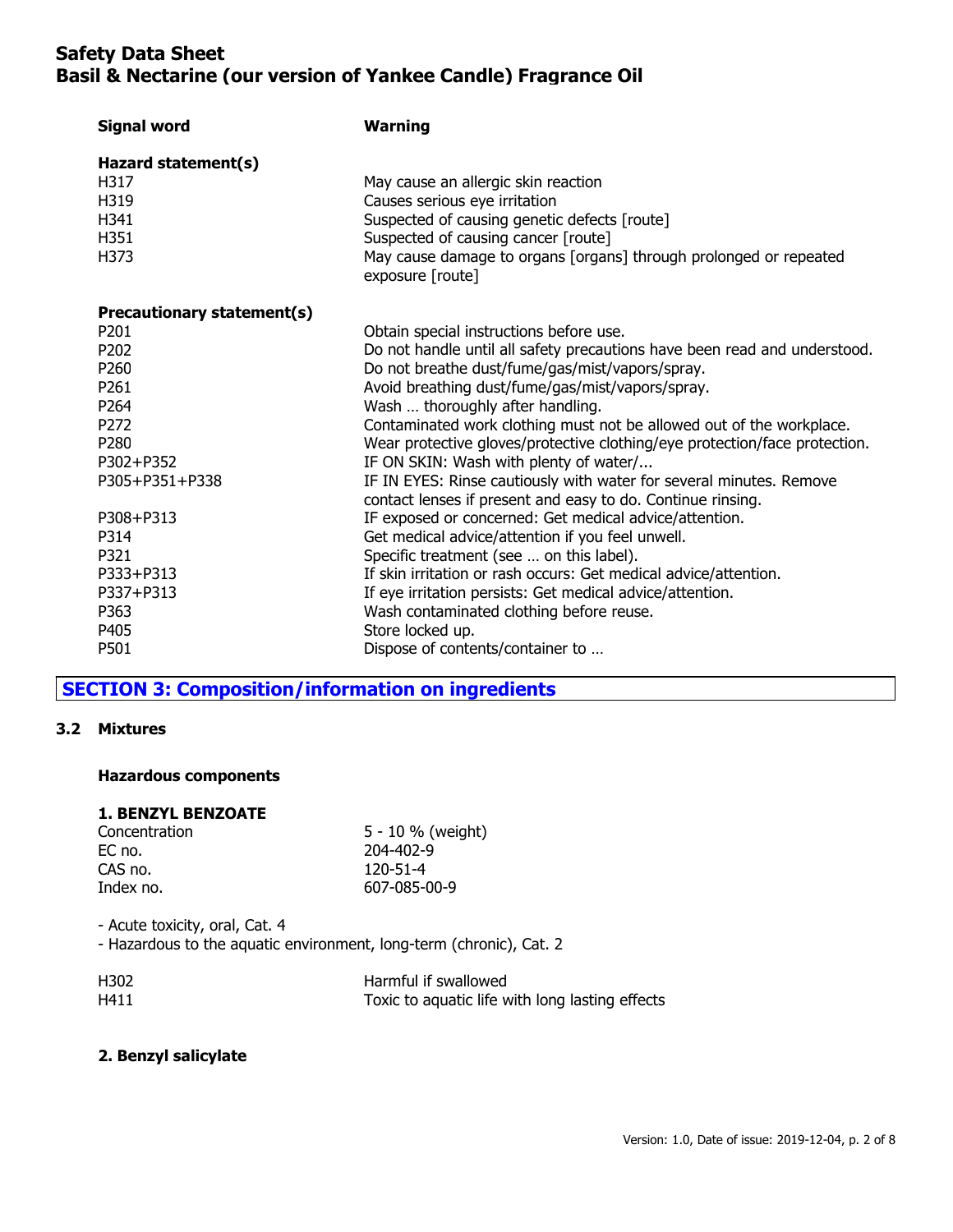| Concentration | 1 - 5 % (weight) |
|---------------|------------------|
| EC no.        | 204-262-9        |
| CAS no.       | 118-58-1         |

- Eye damage/irritation, Cat. 2A

- Sensitization, skin, Cat. 1

- Specific target organ toxicity (single exposure), Cat. 2

- Hazardous to the aquatic environment, short-term (acute), Cat. 2

| H317 | May cause an allergic skin reaction        |
|------|--------------------------------------------|
| H319 | Causes serious eye irritation              |
| H371 | May cause damage to organs [organs, route] |
| H401 | Toxic to aquatic life                      |

### **3. ALPHA HEXYLCINNAMALDEHYDE**

| Concentration | 1 - 5 % (weight) |
|---------------|------------------|
| CAS no.       | 101-86-0         |

### **4. 1-(1,2,3,4,5,6,7,8-Octachydro-2,3,8,8,-tetramethyl-2-naphtalenyl)ethanone**

| Concentration | $1 - 5 \%$ (weight) |  |
|---------------|---------------------|--|
| CAS no.       | 54464-57-2          |  |

### **5. Balsams, Peru**

| Concentration | 1 - 5 % (weight) |
|---------------|------------------|
| EC no.        | 232-352-8        |
| CAS no.       | 8007-00-9        |

### **6. Oils, orange, sweet, terpene-free**

| Concentration | 1 - 5 % (weight) |
|---------------|------------------|
| CAS no.       | 68606-94-0       |

## **7. Oils, tangerine**

| Concentration | 1 - 5 % (weight) |
|---------------|------------------|
| CAS no.       | 8016-85-1        |

### **8. 7-acetyl-1,1,3,4,4,6-hexamethyltetralin**

| Concentration | $1 - 5 \%$ (weight) |
|---------------|---------------------|
| CAS no.       | 1506-02-1           |

# **9. 7-Octen-2-ol, 2,6-dimethyl-**

| Concentration | 1 - 5 % (weight) |
|---------------|------------------|
| CAS no.       | 18479-58-8       |

## **10. 2(3H)-Furanone, 5-hexyldihydro-**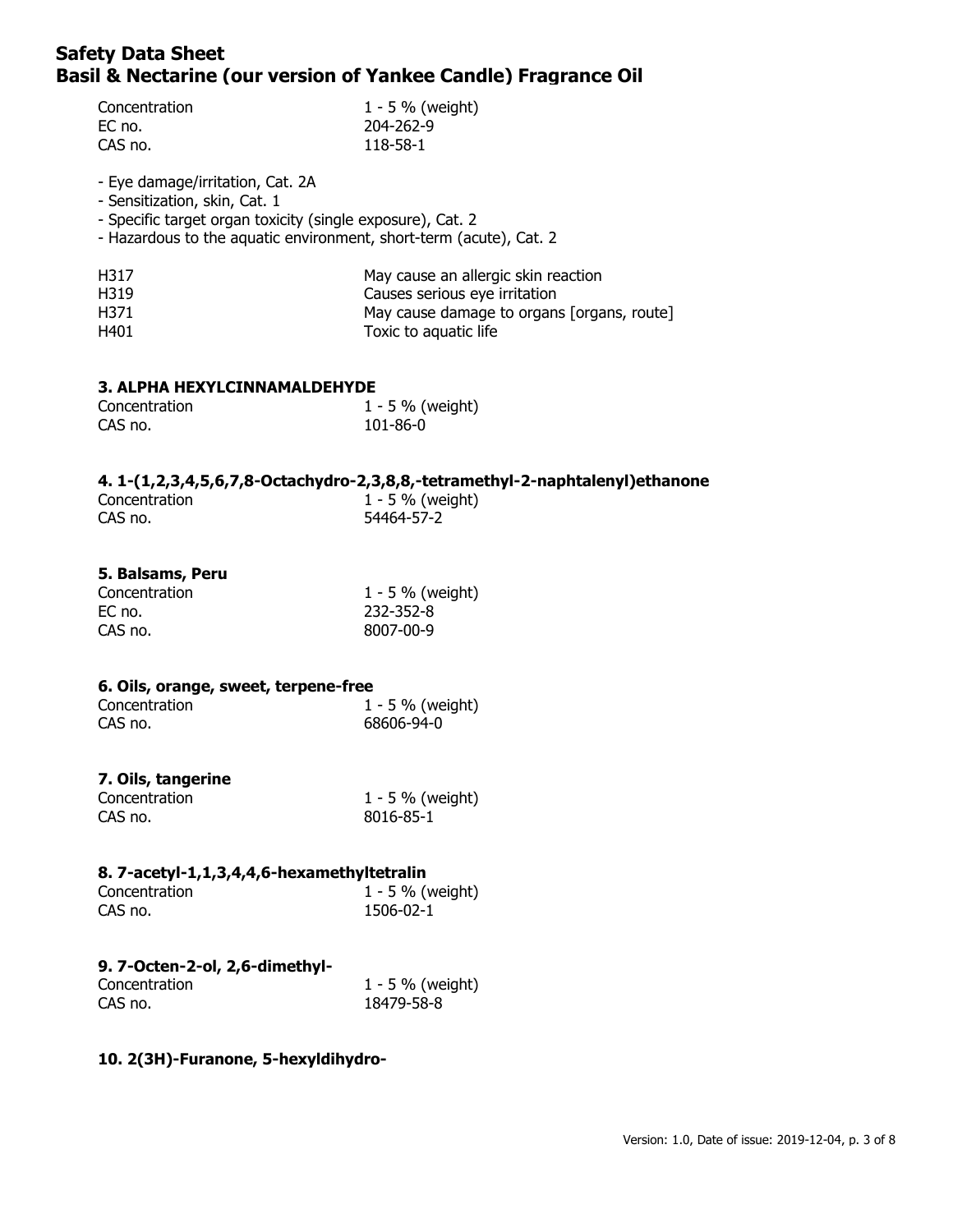| Concentration<br>CAS no.                                  | $1 - 5 \%$ (weight)<br>706-14-9  |  |
|-----------------------------------------------------------|----------------------------------|--|
| 11. Oils, basil<br>Concentration<br>CAS no.               | $1 - 5 \%$ (weight)<br>8015-73-4 |  |
| 12. Oils, patchouli<br>Concentration<br>CAS no.           | $1 - 5 \%$ (weight)<br>8014-09-3 |  |
| 13. 2-Buten-1-one, 1-(2,6,6-trimethyl-3-cyclohexen-1-yl)- |                                  |  |

| Concentration | $0.1 - 1 \%$ (weight) |
|---------------|-----------------------|
| EC no.        | 260-709-8             |
| CAS no.       | 57378-68-4            |

# **SECTION 4: First-aid measures**

## **4.1 Description of necessary first-aid measures**

| General advice          | IF exposed or concerned: Get medical advice/attention.                                                                                                                               |
|-------------------------|--------------------------------------------------------------------------------------------------------------------------------------------------------------------------------------|
| If inhaled              | Remove person to fresh air and keep comfortable for breathing.                                                                                                                       |
| In case of skin contact | Wash skin with plenty of water. Take off contaminated clothing. If skin<br>irritation or rash occurs:<br>Get medical advice/attention.                                               |
| In case of eye contact  | Rinse cautiously with water for several minutes. Remove contact lenses, if<br>present and easy to<br>do. Continue rinsing. If eye irritation persists: Get medical advice/attention. |
| If swallowed            | Call a poison center/doctor/physician if you feel unwell.                                                                                                                            |

**4.2 Most important symptoms/effects, acute and delayed** May cause an allergic skin reaction.

### **4.3 Indication of immediate medical attention and special treatment needed, if necessary** Treat symptomatically.

# **SECTION 5: Fire-fighting measures**

- **5.1 Suitable extinguishing media** Water spray. Dry powder. Foam. Carbon dioxide.
- **5.2 Specific hazards arising from the chemical** Carbon oxides.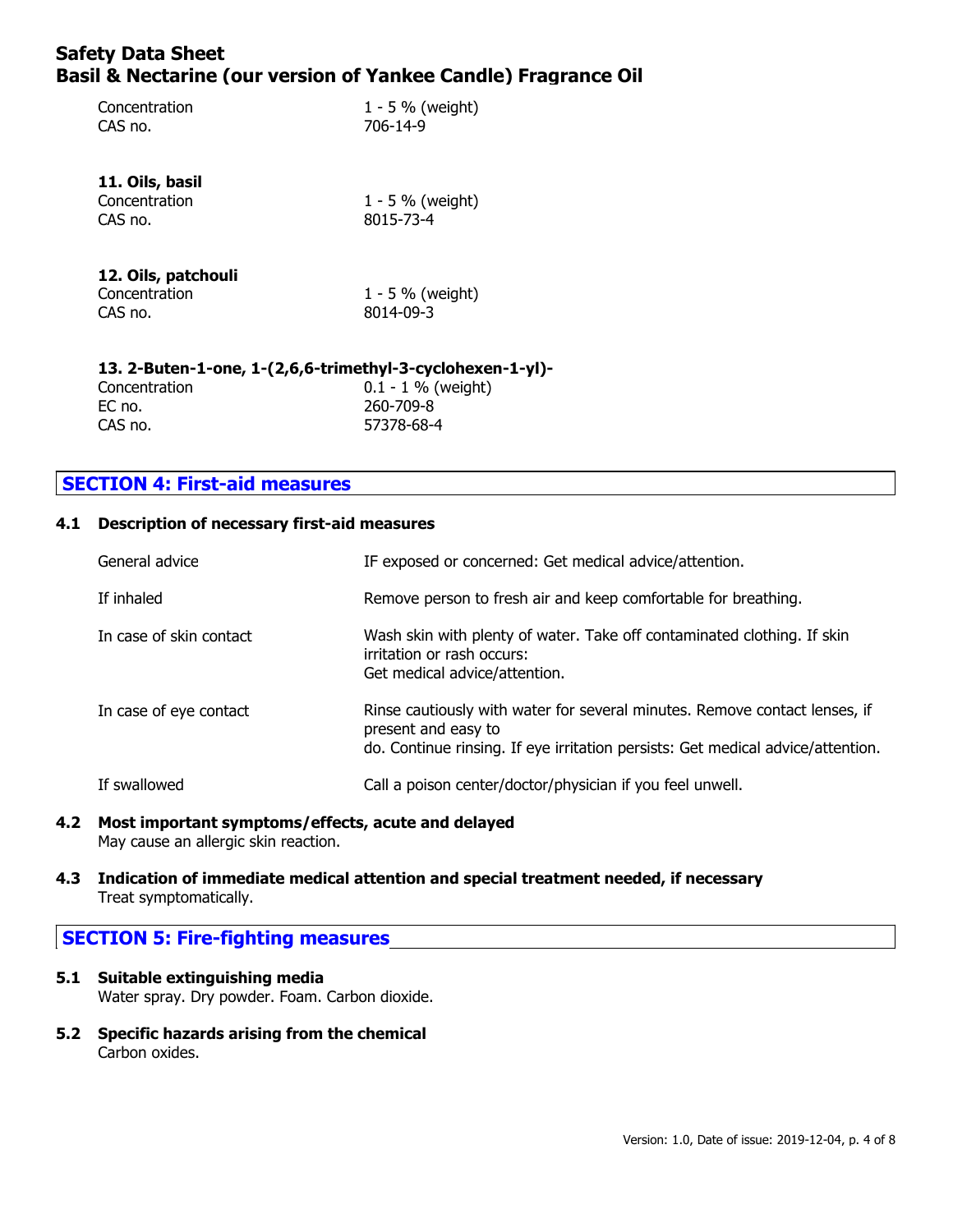### **5.3 Special protective actions for fire-fighters**

Do not attempt to take action without suitable protective equipment. Self-contained breathing apparatus. Complete protective clothing.

## **SECTION 6: Accidental release measures**

### **6.1 Personal precautions, protective equipment and emergency procedures** Ventilate spillage area. Do not breathe dust/fume/gas/mist/vapors/spray. Avoid contact with skin and eyes.

# **6.2 Environmental precautions**

Avoid release to the environment.

**6.3 Methods and materials for containment and cleaning up** Take up liquid spill into absorbent material. Notify authorities if product enters sewers or public waters.

# **SECTION 7: Handling and storage**

### **7.1 Precautions for safe handling**

Ensure good ventilation of the work station. Obtain special instructions before use. Do not handle until all safety precautions have been read and understood. Wear personal protective equipment. Do not breathe dust/fume/gas/mist/vapors/spray. Avoid contact with skin and eyes.

### **7.2 Conditions for safe storage, including any incompatibilities**

Store locked up. Store in a well-ventilated place. Keep cool.

# **SECTION 8: Exposure controls/personal protection**

# **8.2 Appropriate engineering controls**

Ensure good ventilation of the work station.

## **8.3 Individual protection measures, such as personal protective equipment (PPE)**



**Eye/face protection** Safety glasses

**Skin protection** Protective gloves

**Body protection** Wear suitable protective clothing

### **Respiratory protection**

Wear respiratory protection.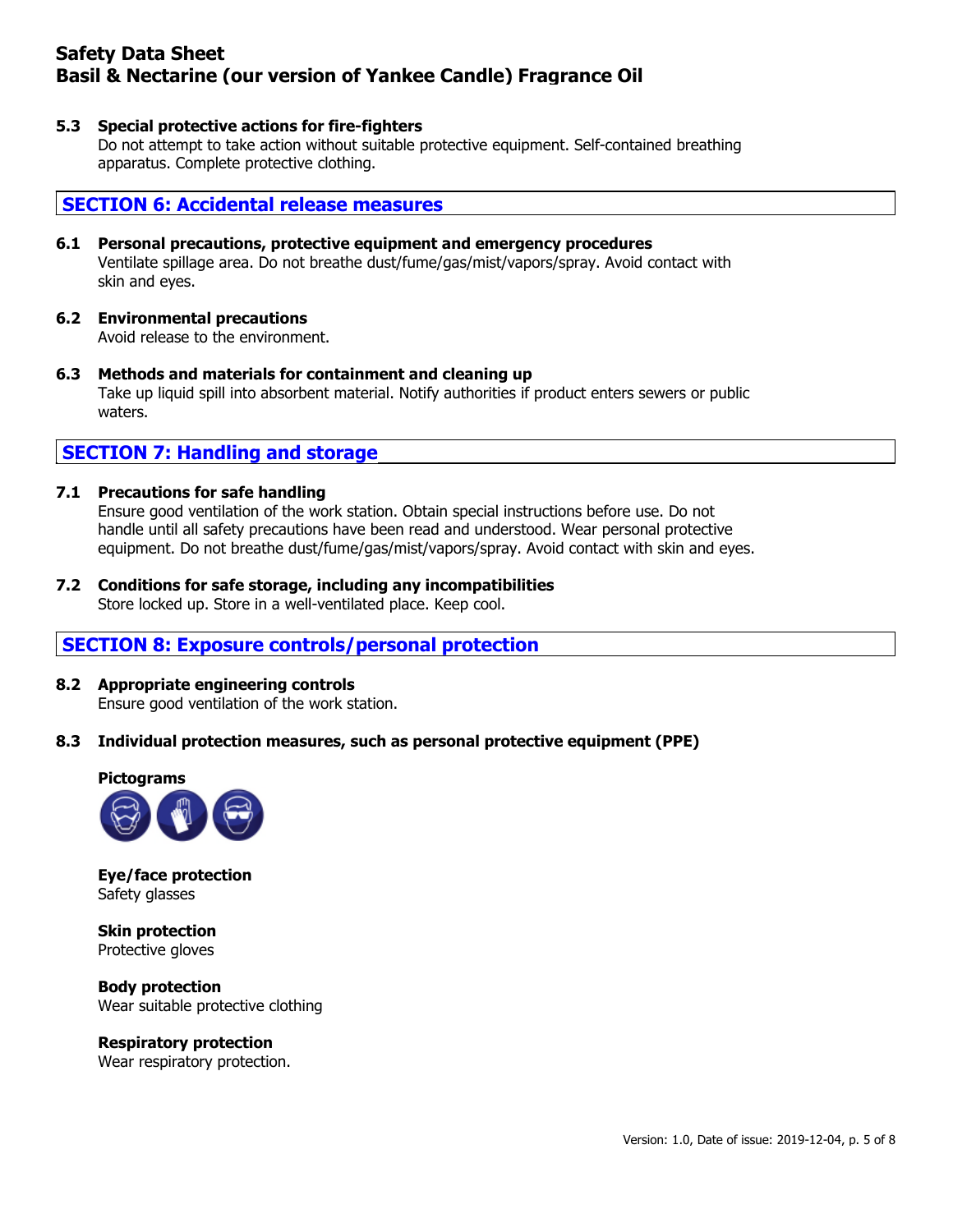# **SECTION 9: Physical and chemical properties**

## **Information on basic physical and chemical properties**

| Appearance/form (physical state, color, etc.)<br>Odor<br>Odor threshold | Dark Amber<br>Herbal, fruity |
|-------------------------------------------------------------------------|------------------------------|
| рH                                                                      |                              |
| Melting point/freezing point                                            |                              |
| Initial boiling point and boiling range                                 |                              |
| Flash point                                                             | 98 °C                        |
| Evaporation rate                                                        |                              |
| Flammability (solid, gas)                                               |                              |
| Upper/lower flammability limits                                         |                              |
| Vapor pressure                                                          |                              |
| Vapor density                                                           |                              |
| Relative density                                                        | $0.955(0.945 - 0.965)$       |
| Solubility(ies)                                                         |                              |
| Partition coefficient: n-octanol/water                                  |                              |
| Auto-ignition temperature                                               |                              |
| Decomposition temperature                                               |                              |
| <b>Viscosity</b>                                                        |                              |
| <b>Explosive properties</b>                                             |                              |
| Oxidizing properties                                                    |                              |

**SECTION 10: Stability and reactivity**

## **10.1 Reactivity**

The product is non-reactive under normal conditions of use, storage and transport.

### **10.2 Chemical stability**

Stable under normal conditions.

## **10.3 Possibility of hazardous reactions**

No dangerous reactions known under normal conditions of use.

### **10.4 Conditions to avoid**

None under recommended storage and handling conditions (see section 7).

### **10.5 Incompatible materials**

No additional information available

## **10.6 Hazardous decomposition products**

Under normal conditions of storage and use, hazardous decomposition products should not be produced.

# **SECTION 11: Toxicological information**

### **Information on toxicological effects**

**Acute toxicity**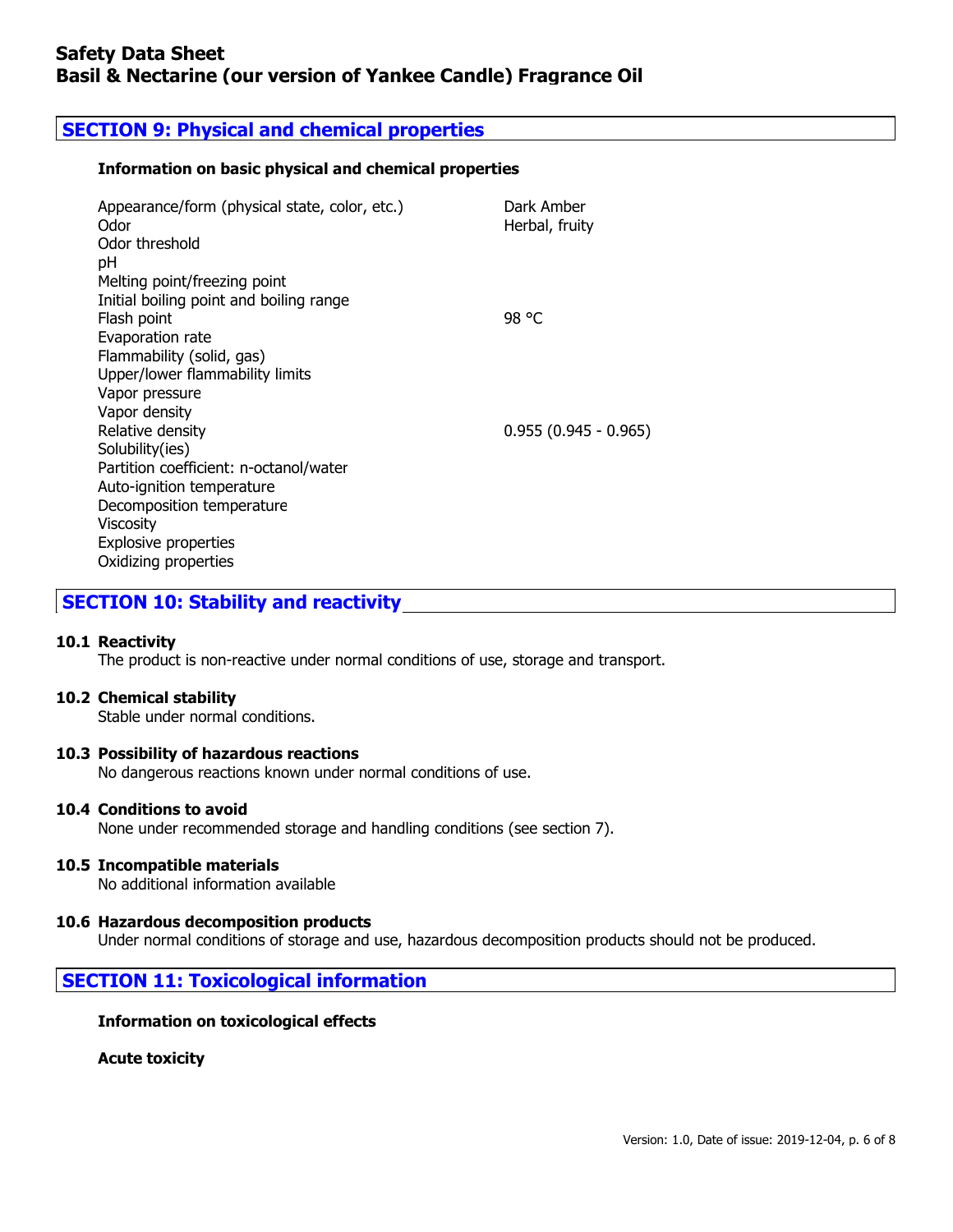Not classified

### **Serious eye damage/irritation**

Causes serious eye irritation.

#### **Respiratory or skin sensitization**

May cause an allergic skin reaction.

### **Germ cell mutagenicity**

Suspected of causing genetic defects.

**Carcinogenicity** Suspected of causing cancer.

### **STOT-repeated exposure**

May cause damage to organs through prolonged or repeated exposure.

## **SECTION 12: Ecological information**

#### **Toxicity**

May cause damage to organs through prolonged or repeated exposure.

## **SECTION 13: Disposal considerations**

### **Disposal of the product**

Dispose of contents/container in accordance with licensed collector's sorting instructions.

# **SECTION 14: Transport information** 14.1 UN Number None 14.2 UN Proper Shipping Name None 14.3 Transport hazard class(es) None 14.4 Packing group None 14.5 Environmental hazards None 14.6 Special precautions for user None 14.7 Transport in bulk according to Annex II of MARPOL 73/78 and the IBC Code None

# **SECTION 15: Regulatory information**

### **15.1 Safety, health and environmental regulations specific for the product in question**

**New Jersey Right To Know Components** Benzyl salicylate CAS-No. 118-58-1

# **Pennsylvania Right To Know Components**

Benzyl salicylate CAS-No. 118-58-1

### **15.2 Chemical Safety Assessment**